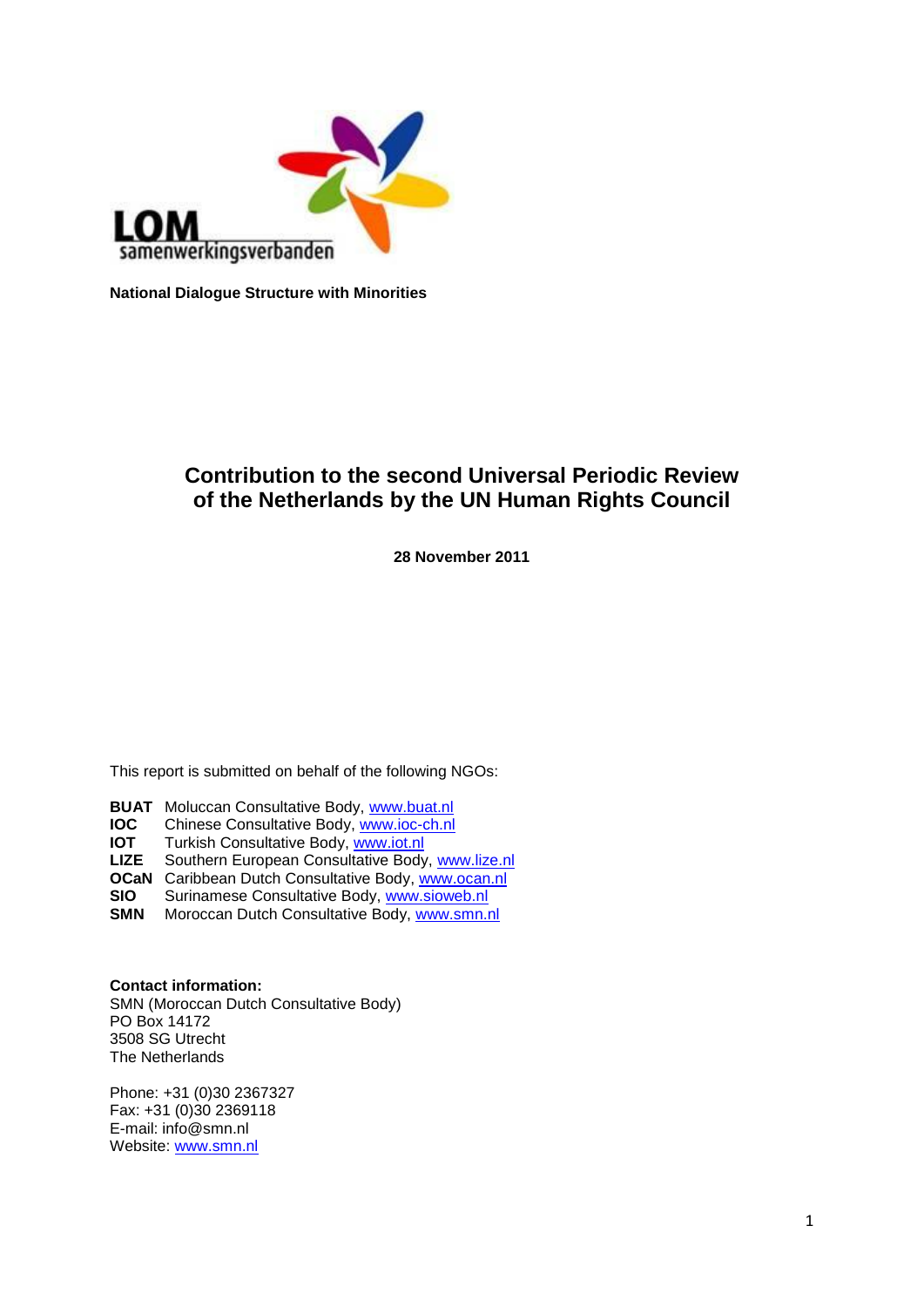# **Table of contents**

| $\overline{1}$ . |  |
|------------------|--|
| 2.               |  |
| 3.               |  |
| 4.               |  |
| -5.              |  |
| 6.               |  |
| $\overline{7}$ . |  |
| -8.              |  |
| 9.               |  |
| 10.              |  |
| 11.              |  |
| 12.              |  |
| 13.              |  |
| 14.              |  |
|                  |  |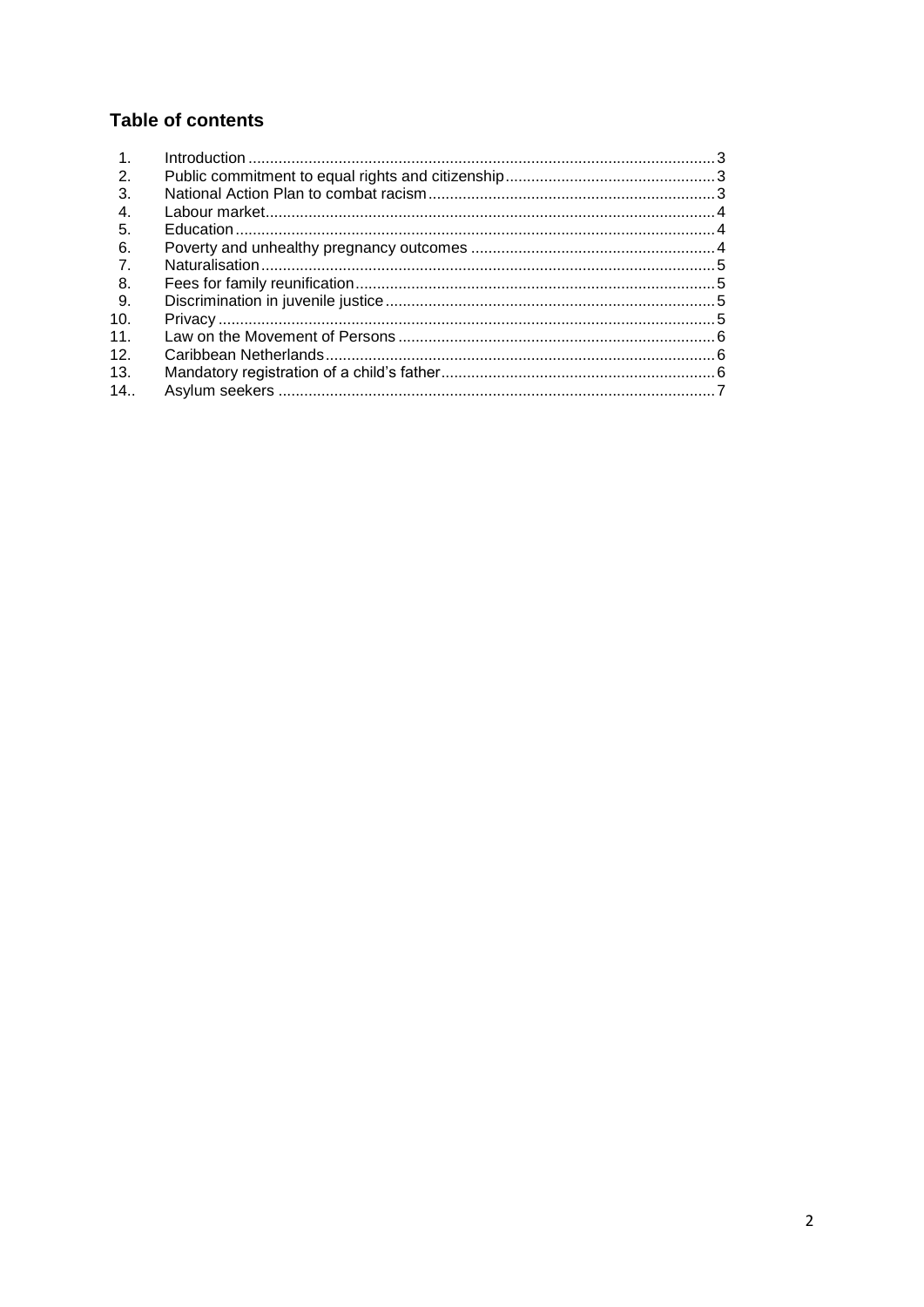## **1. Introduction**

The undersigning NGOs welcome the opportunity provided by the Office of the High Commissioner on Human Rights to submit a stakeholders' report for the Second Universal Periodic Review (UPR) of the Kingdom of the Netherlands, to be held during the 13th session of the Human Rights Council in 2012.

The picture that emerges from this report's findings causes the undersigning NGOs to express their grave concern that the Netherlands demonstrates an increasing lack of commitment to human rights that does not correspond with its traditionally perceived leading role in the protection of human rights. This report notes a number of alarming trends and developments that signal a lessening of the consideration the Dutch government is prepared to give to its human rights obligations, especially with relation to ethnic minorities.

The undersigning NGOs express their sincere hope that the findings in this report will lead to an open and constructive dialogue, which shall lead to an expedient solution for the signaled shortcomings.

## **2. Public commitment to equal rights and full citizenship**

Since October 2010 the Netherlands have a minority government of VVD, a liberal party, and CDA. the christian-democratic party, with the support in parliament of the PVV, a political party with an explicit anti-islam and anti-immigration program.

In this political context it is in relation to identification of ethnic minorities with the Dutch society, to their integration and to social cohesion in general very important that on a regular basis the government sends out the clear message that ethnic minorities are full citizens of the Dutch society. However, we have to recognize that in this respect the government seriously falls short. For example, the government reacts rarely on radical statements of the PVV in the public political debate. This behavior undermines the confidence of ethnic minorities in the political system and increase their fears about an attack on their fundamental rights as citizens of this society.

*We recommend that the Human Rights Committee urges the Netherlands in the public debate to make more often explicitly clear that ethnic minorities are an essential part of the Dutch society, that 'they' belong to 'us', and that it will champion the equal rights and full citizenship of ethnic minorities and of all international human rights treaties, in particular with respect to its own policies.*

## **3. National Action Plan to combat racism**

The Cabinet has indicated in its action programme on the tightening of measures to be taken in the elimination of discrimination (*Aanscherping van de maatregelen in het actieprogramma "bestrijding van discriminatie")<sup>i</sup>* (2011), that it will, in addition to generic measures, put in place specific tightening measures to combat anti-semitism and discrimination against lesbian, gay, bisexual and transgender persons (LGBT). We welcome these specific measures.

Nevertheless, we question why discrimination based on ethnic origin (racism, including racism against indigenous Dutch citizens) has no specific tightening measures, when racial discrimination, according to the Anti-Discrimination Bureaus, is the most common form of discrimination. ii *Poldis 2010*, the police"s national report on discrimination, *Criminaliteitsbeeld Discriminatie*, noted: "A quick scan of the descriptions of the incidents shows that 139 incidents relate to discrimination on the basis of a 'black' skin colour. If this had been a separate category, it would be the largest category within the group "origin and ethnicity". iii

It is mentioned in Criminality Image 2010, that: "The proportion of discriminatory incidents on the basis of ethnicity or origin decreased, but in absolute terms, these incidents occurred almost as common in 2010 as they did in 2009. Noteworthy, is the number of incidents in the category of "dark (not white) skin colour". This category was used for the first time in 2010 and a significant number of incidents previously categorised as 'other or unspecified' could be specified according to colour in 2010".

It is typical of the arbitrariness in this case that the Netherlands in the *UN International Year of People of African Descendant 2011* did not pay any attention to discrimination based on race. We are of the opinion that the Netherlands is inadequate in its implementation of the points of action arising from the UN World Conference against Racism, Racial Discrimination, Xenophobia and Related Intolerance (WCAR, Durban, 2001).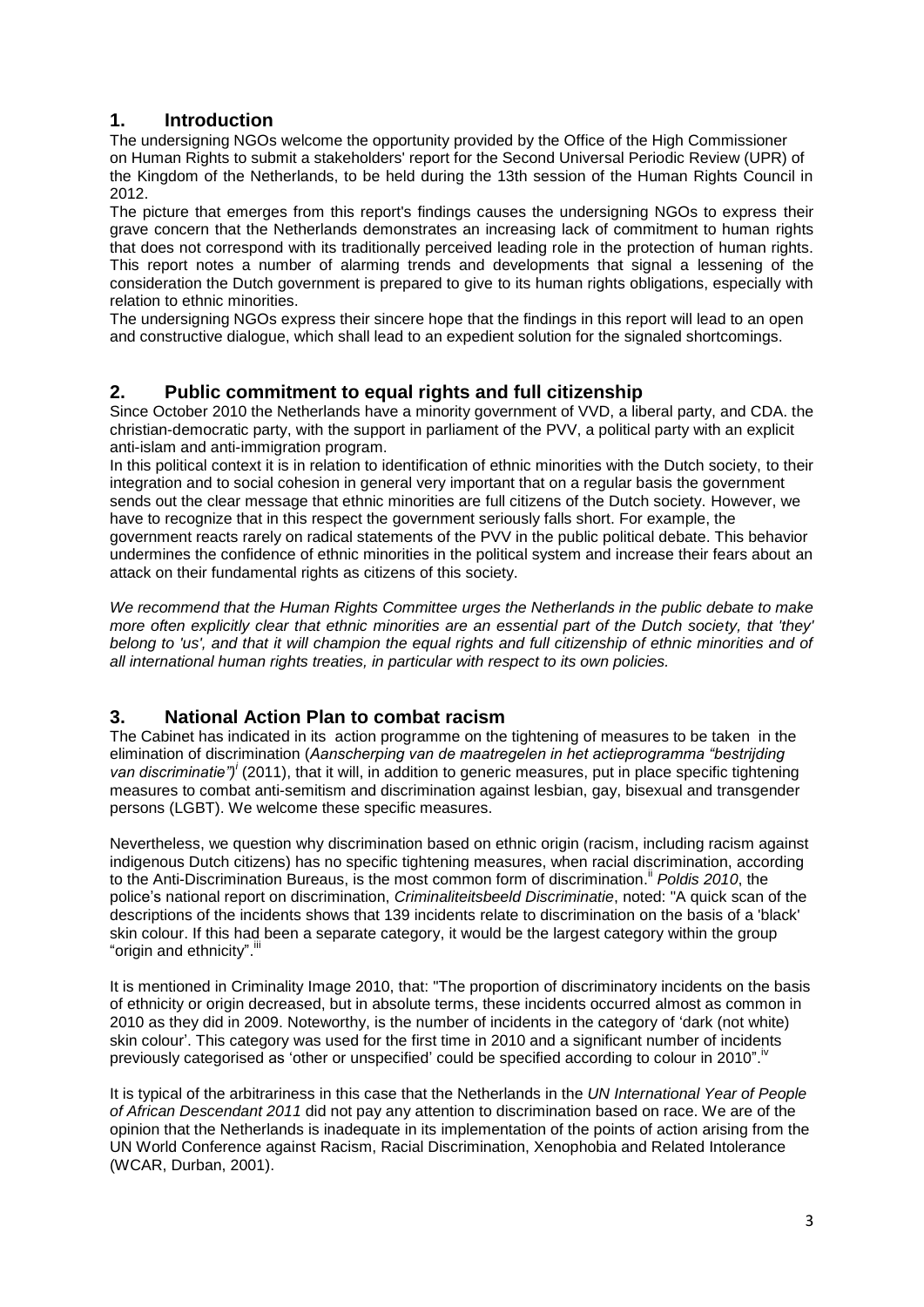*We recommend that the Human Rights Committee urges the Netherlands to, within its Action Plan against Discrimination, take specific tightening measures against discrimination based on race, due to the fact that this form of discrimination remains the most persistent and common form of discrimination in the Netherlands, and that it more actively executes the action points arising from the Durban WCAR 2001.*

## **4. Labour market**

Research has shown the presence of discrimination against ethnic minorities within the Dutch labour market (SCP report on discrimination against non-Western migrants in the labour market, 2010"; Racial Discrimination Monitor, 2009<sup>vi</sup>). Recent studies indicate that 76% of employment recruitment agencies in the Netherlands responded to a "discriminatory application" by employers. Young people from ethnic minority groups in particular, make use of these agencies. Discrimination is an important reason for the structural difference in unemployment between indigenous people and ethnic minorities. According to the Labour Inspectorate, an "unexplained salary difference" (adjusted by age and experience) exists between indigenous people and ethnic minorities. Will This "statistical discrimination" leads to a self-fulfilling prophecy.

*We recommend that the Human Rights Committee urges the Netherlands to eliminate discrimination in the labour market, including imposing heavier penalties on labour organisations which discriminate on the basis of race or religion in the recruitment of personnel. Currently, companies still get away with a*  warning. Vili

## **5. Education**

Ethnic segregation in schools in 'mixed' cities has a negative effect on the development of the selfimage of children and parents. We need to highlight the fact that pupils from ethnic minority groups often score lower in IQ tests (with the possible consequence: inadequate guidance) and that a disproportionately large number of students from ethnic minority groups is referred to special education, partly because of behavioural and psychological problems.<sup>ix</sup> It is our view that the discriminatory mechanisms which lead to ethnic segregation in education have to be contested.

*We recommend to the Human Rights Committee to:*

- *Bring to the attention of the Netherlands the importance of introducing culturally sensitive IQ tests since it has become apparent that the current IQ tests have disadvantaged immigrant students for many years. x*
- *Advise the Netherlands concerning the importance of transparency in admission criteria (lot drawing in cases of over-registration) in schools; for example, some schools in the Netherlands use quotas for students from ethnic minority groups.*
- *Advise the Netherlands to increase its capacity to improve the quality of schools with low Citoscores.*
- *Request the Netherlands to conduct research into the mechanisms that cause a disproportionate share of pupils from ethnic minority groups to be referred to special education.*

#### **6. Poverty and unhealthy pregnancy outcomes**

It is supported by research that women from ethnic minority groups - especially in the poor neighbourhoods of big cities, compared to the indigenous group, more frequently experience adverse pregnancy outcomes, such as premature births, lower birth weight, or even perinatal mortality. In addition, the use of dietary supplements in pregnancy, such as folic acid, is diminished. Xi This is partly due to their socio-economic situation. Such children are in fact already at a disadvantage in the world, with consequences for further growth, development and opportunities. In fact, one could relate these practices to discrimination at birth: one child comes into the world with more opportunities than the other child.

*We recommend that the Human Rights Committee requests the Netherlands to accelerate the introduction of plans to promote healthy pregnancy and reduce perinatal mortality, especially among ethnic minority groups.*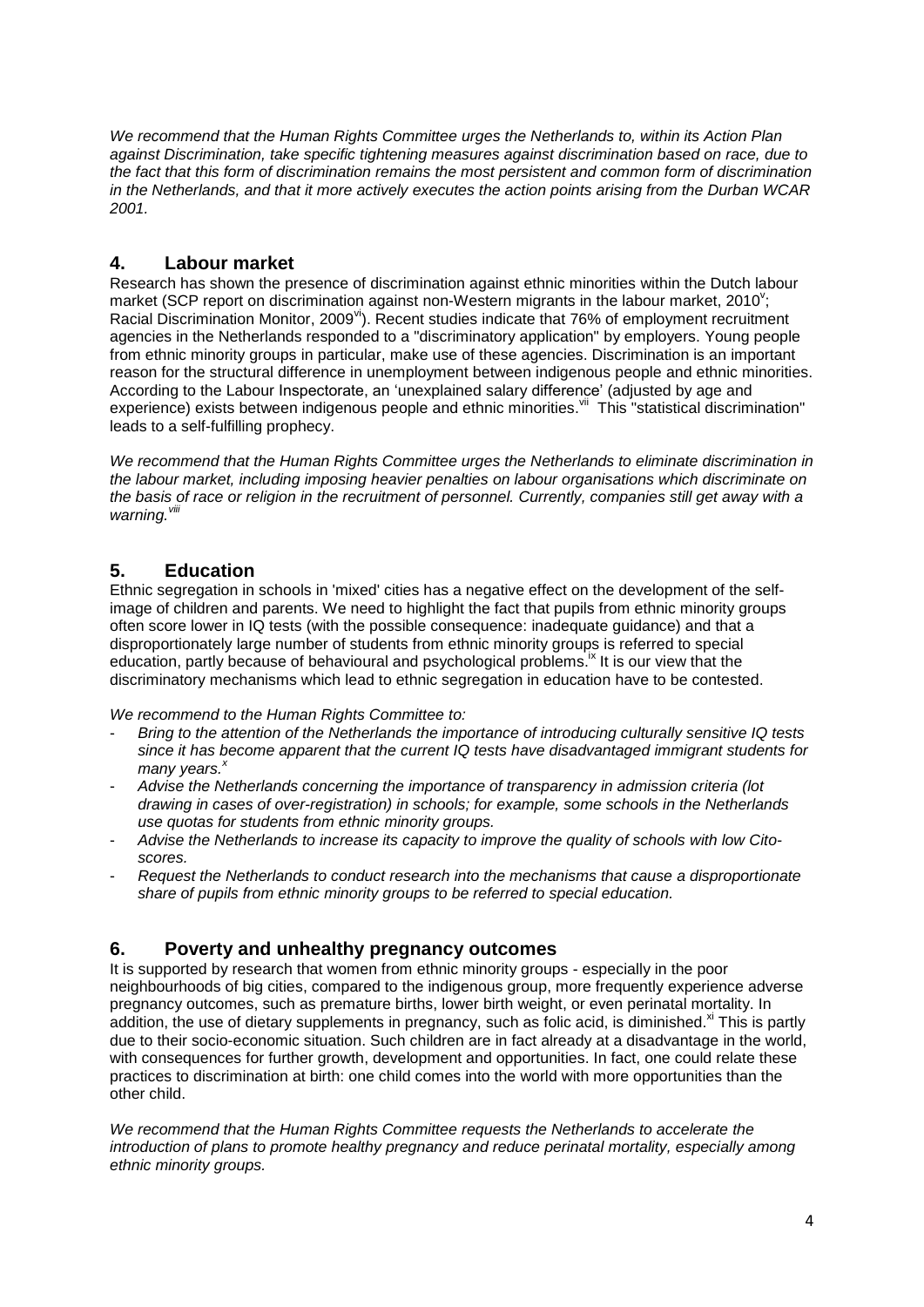## **7. Naturalisation**

The number of non-Dutch people who have acquired Dutch nationality through naturalisation has fallen dramatically since 2002, and remains around 20,000 since then. The low number of naturalisations has resulted in an increase in the number of non-Dutch nationals permanently residing in the Netherlands over the last few years. Until the turn of the century, the number of persons granted permanent residence dropped to just over 650,000 persons, but in 2010 this has increased to 735,000 people. It is clear from research that the requirements imposed by the Dutch government to grant Dutch citizenship, has become an impregnable barrier for a large group of people.

In addition, barriers are created by the high fees (798 euros), the naturalisation test/integration requirements and the distance requirement. People who are unable to gain Dutch citizenship, are deprived of suffrage, the right to perform certain offices and a number of other basic rights. Former Minister of Justice Hirsch Ballin<sup>xii</sup> refers in this context to the human right to acquire and exercise civil rights. A series of stricter measures were recently proposed to the Second House, including measures concerning the right to options for young people.

*We recommend that the Human Rights Committee insists that the Netherlands brings its nationality laws more in line with Article 6 and Article 13 of the European Convention on Nationality. xiii*

### **8. Fees for family reunification**

We are of the opinion that the *Integration Abroad Act* (*Wet Inburgering in het Buitenland*) (WIB) is at odds with the right to family life as set forth in the *European Convention on Human Rights* (ECHR). Moreover, reunification is hindered by the repeated increase in fees for residence permits. Currently, it costs 1,250 euros for a temporary residence permit (MVV) and 375 euros for the extension of a residence permit. The obligation to protect the family and respect family life is recognised in many international legal instruments, specifically in Article 8 of the ECHR. The European Commission has determined that the Dutch fees are the highest in the European Union [COM (2011) 585 and COM (2008) 610/3], and are at odds with the directive on family reunification.

*We recommend the Human Rights Committee to urge the Netherlands to set the fees for residence permits in accordance with what is socially and legally acceptable.*

## **9. Discrimination in juvenile justice**

Some years ago, an investigation by the Willem Pompe Institute (Utrecht University) revealed that Justice Officials discriminated against immigrant juvenile suspects. The Public Prosecutor (Openbaar Ministerie) sends ethnic minorities more than two (2.3) times as often to the juvenile court for similar offences. It also appears that the selective action of the police towards young people from ethnic minority groups leads to their over-representation in crime statistics (ethnic profiling). Xiv Despite the obvious discrimination in juvenile justice figures, the Minister does not believe that youth from ethnic minorities should appear proportionally more before a juvenile court.<sup>xv</sup>

*We recommend that the Human Rights Committee requests that the Netherlands makes every effort to prevent discrimination in the juvenile justice system and combats the selective action of police against young people from ethnic minority groups.*

### **10. Privacy**

In Article 2j.l. of the *Reference Index for Youth at Risk* (Verwijsindex Risico"s Jeugd) (VIR), information exchange system between care and justice institutions, it is reported that: "Youth are exposed to risks which occur with disproportionate frequency in certain ethnic groups."

We are of the opinion that, since the general statutory provisions in Articles 2a to 2i (reports to the Reference Index) already cover all risks, ethnicity is not a necessary ground for reporting and constitutes a violation of privacy. xvi Moreover, the *College Bescherming Persoonsgegevens* (Board for the Protection of Personal Data) (CBP) has, in response to the proposed draft law, criticised "the mandatory registration of ethnicity in their own records" as being without any legal basis. The CBP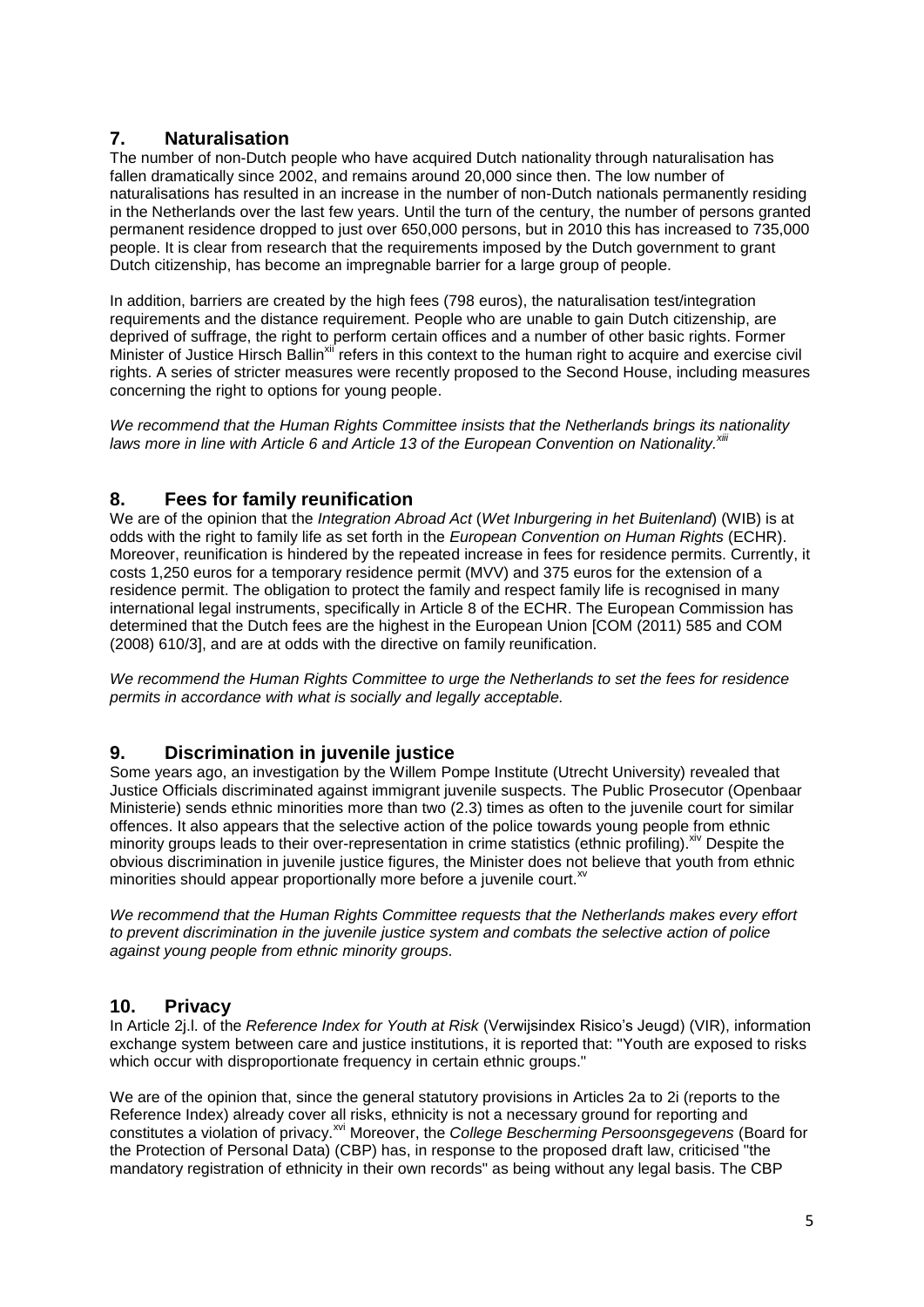also alerted to the danger of the "advance indiscriminate disclosure of personal data to a potentially large number of organisations from different institutions". XVII

Finally, the CBP saw a danger in the reporting the police would be able to do through the Bureau for Youth Care (Bureau Jeugdzorg) to the VIR; the CBP writes that the latter is not necessary for the coordination of services. The Council of State also found that the cabinet had not indicated the necessity of ethnic registration (February 2009): "Every young person is unique. Ethnicity is only a statistical indication that the young person is at increased risk of certain problems. A statistical probability is not important when examining individual cases. Registering ethnicity has no added value."<sup>xv</sup>

*We recommend that the Human Rights Committee urgently requests the Netherlands to repeal Article 2j.l VIR, because it is unnecessary, has a stigmatizing effect and violates the privacy (ethnicity is understood as part of someone's 'special personal data') of young people from ethnic minority groups.*

### **11. Law on the Movement of Persons**

The Dutch government is working on a Bill that controls the admission and return of Dutch descendants from the Caribbean countries of the Kingdom (Aruba, Curaçao, Sint Maarten). The measure is aimed at discouraging disadvantaged people and repelling nuisance and crime. Since this Bill is not applicable to other Dutch descendants from outside the European part of the Netherlands, we believe that this constitutes a direct form of discrimination based on race.

*We recommend that the Human Rights Committee requests that the Netherlands tests the Bill on the Movement of Persons against national, European and international human rights treaties and takes it into reconsideration.*

### **12. Caribbean Netherlands**

Since 10 October 2010 new constitutional arrangements exist in the Kingdom of the Netherlands. The Netherlands is responsible for guaranteeing the human rights situation in the Caribbean part of the Kingdom. This is especially true for the islands of Bonaire, Sint Eustatius and Saba, which have formed part of the public body of the Netherlands since "10-10-10'. There is however concern about the situation of the rights of children, particularly in the areas of education and health.

*We recommend that the Human Rights Committee urges the Netherlands to prioritise the situation of children on the islands of Bonaire, Sint Eustatius and Saba, and to actively cooperate with the countries, i.e. Aruba, xix Curaçao and Sint Maarten, to improve the overall human rights situation.*

#### **13. Mandatory registration of a child's father**

In the Netherlands it is possible that "father unknown" is printed on a birth certificate. On the other hand, "Mother unknown" is impossible. This gender inequality is in principle discriminatory. Moreover, "father unknown" can contribute to anxiety in a child about their origin and give the child a sense of being unwanted. A child has the right to know who his father or mother is. This is a child's basic right. The Second House has already requested in a motion that the government investigates the possibility of mandatory registration of a child's father.<sup>xx</sup>

*We recommend that the Human Rights Committee urges the Netherlands to hasten the mandatory registration of a child's father, so that this important right of the child can be given effect to and to remove the gender inequality between fathers and mothers.*

#### **14. Asylum seekers**

We frequently receive reports that law enforcement officials provide unaccompanied young asylum seekers with incomplete information about their rights and obligations. This can, in some cases, lead to a wrongful eviction, even if a young person is assigned medication.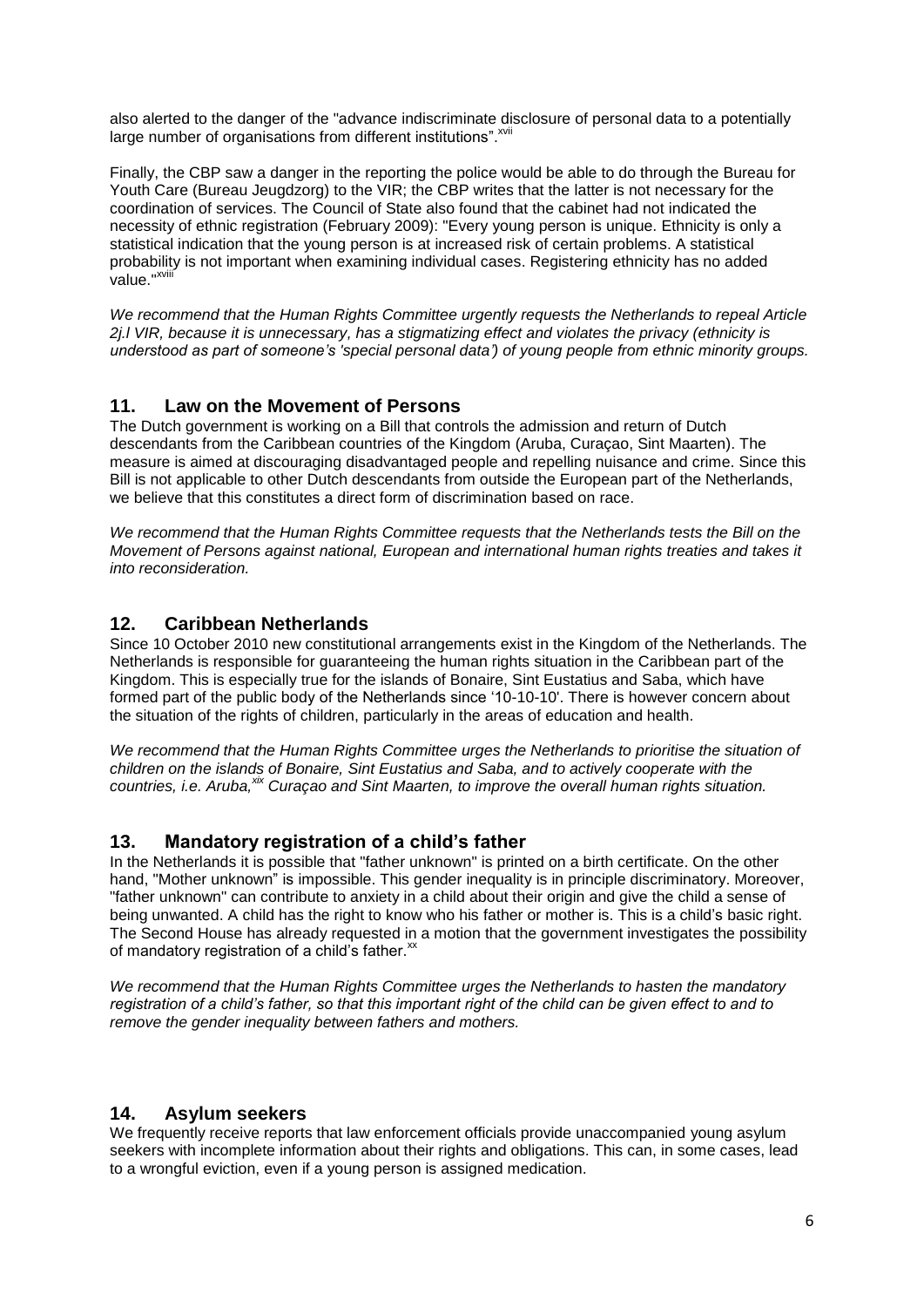*We recommend that the Human Rights Committee requests that the Netherlands acknowledges and investigates the signs that incomplete information is provided to young unaccompanied asylum seekers, and that it puts measures in place to guide institutions which take decisions about the residence of these young people.*

ii Se[e http://www.bureaugelijkebehandeling.nl/assets/files/Kerncijfers%20LBA%202010%20\(2\).pdf,](http://www.bureaugelijkebehandeling.nl/assets/files/Kerncijfers%20LBA%202010%20(2).pdf) p7.

iii [http://www.rijksoverheid.nl/documenten-en-publicaties/rapporten/2010/07/20/poldis-2009-het-landelijk](http://www.rijksoverheid.nl/documenten-en-publicaties/rapporten/2010/07/20/poldis-2009-het-landelijk-criminaliteitsbeeld-discriminatie-van-de-politie.html)[criminaliteitsbeeld-discriminatie-van-de-politie.html.](http://www.rijksoverheid.nl/documenten-en-publicaties/rapporten/2010/07/20/poldis-2009-het-landelijk-criminaliteitsbeeld-discriminatie-van-de-politie.html)

iv See [http://www.rijksoverheid.nl/documenten-en-publicaties/rapporten/2011/07/08/poldis-2010](http://www.rijksoverheid.nl/documenten-en-publicaties/rapporten/2011/07/08/poldis-2010-criminaliteitsbeeld-discriminatie.html) [criminaliteitsbeeld-discriminatie.html,](http://www.rijksoverheid.nl/documenten-en-publicaties/rapporten/2011/07/08/poldis-2010-criminaliteitsbeeld-discriminatie.html) July 2011.

 $\mathrm{v}$  The SCP indicates that this inequality is partly related to the degree to which it is socially acceptable to stereotype and express prejudices towards migrants, and to put this in action (p. 14). This indicates the importance of a standard setting normative government, both in words and deeds. We see from the SCP report that employers in the workplace see no real difference in the competence and quality of work done between non-Western immigrants and indigenous Dutch. The report *Uit de Armoede werken* (Working out of Poverty) (SCP, 2010) further concluded that non-Western immigrants have five times less opportunity to escape persistent poverty compared to indigenous Dutch citizens. Attitudes and motives, for example, about the value of work or the responsibilities of men and women in the workplace and family, is not a major factor (p. 14). The same report concludes that "the work ethic is weaker among youth and highly educated, while non-Western migrants - often less promising in the labour market - have a relatively stronger ethos. Moreover, previous studies found similar relationships between work ethics, labour market position and individual characteristics." That the unemployment gap is attributed to a lower work ethic of non-Western immigrants, as some claim, is thus belied by the SCP. Not a lower work ethic, but discrimination in employment is a major cause of the unemployment differential.

vi *Monitor Rassendiscriminatie 2009* (July 2010) downloaded at [http://www.art1.nl/artikel/10223-](http://www.art1.nl/artikel/10223-Rassendiscriminatie_vaak_niet_gemeld) [Rassendiscriminatie\\_vaak\\_niet\\_gemeld.](http://www.art1.nl/artikel/10223-Rassendiscriminatie_vaak_niet_gemeld)

vii Refer to the Labour Market position of employees in 2006. *Een onderzoek naar de verschillen in beloning en mobiliteit tussen groepen werknemers*, Arbeidsinspectie, November 2008, p40, [http://www.arbeidsinspectie.nl/Images/De%20arbeidsmarktpositie%20van%20werknemers%20in%202006\\_tcm29](http://www.arbeidsinspectie.nl/Images/De%20arbeidsmarktpositie%20van%20werknemers%20in%202006_tcm290-262585.pdf) [0-262585.pdf](http://www.arbeidsinspectie.nl/Images/De%20arbeidsmarktpositie%20van%20werknemers%20in%202006_tcm290-262585.pdf) 

viii See the judgment of the CGB based on the claims of Moroccan job seekers in AH-to-Go shops. [http://www.parool.nl/parool/nl/4/AMSTERDAM/article/detail/287196/2010/04/02/AH-to-Go-liet-discriminatie-toe](http://www.parool.nl/parool/nl/4/AMSTERDAM/article/detail/287196/2010/04/02/AH-to-Go-liet-discriminatie-toe-van-Marokkanen-en-ouderen.dhtml)[van-Marokkanen-en-ouderen.dhtml,](http://www.parool.nl/parool/nl/4/AMSTERDAM/article/detail/287196/2010/04/02/AH-to-Go-liet-discriminatie-toe-van-Marokkanen-en-ouderen.dhtml) or the report of the library that discriminated on the basis of religion through requirements on the manner in which a headscarf should be tied,see [http://www.cgb.nl/oordelen/oordeel/214664/bibliotheek\\_maakt\\_onderscheid\\_op\\_grond\\_van\\_godsdienst\\_door\\_eis](http://www.cgb.nl/oordelen/oordeel/214664/bibliotheek_maakt_onderscheid_op_grond_van_godsdienst_door_eisen_te_stellen_aan_de_wijze_waarop_een_hoofddoek_moet_worden_geknoopt_) en\_te\_stellen\_aan\_de\_wijze\_waarop\_een\_hoofddoek\_moet\_worden\_geknoopt\_

ix See the investigation *Allochtone leerlingen en speciale onderwijsvoorzieningen. Evaluatie en Adviescommissie*  Passend Onderwijs (EPCO), ITS (Radboud), Ed Smeets e.a. 2009 in the CBS Jaarrapport Integratie 2010, p180: [http://www.cbs.nl/NR/rdonlyres/E564B557-93DC-492E-8EBD-00B3ECA10FA3/0/2010b61pub.pdf.](http://www.cbs.nl/NR/rdonlyres/E564B557-93DC-492E-8EBD-00B3ECA10FA3/0/2010b61pub.pdf)

x *IQ-test benadeelt allochtone kinderen*, Bart Hinke, NRC, 30 November 2010, [http://www.nrc.nl/nieuws/2010/11/30/iq-test-benadeelde-allochtone](http://www.nrc.nl/nieuws/2010/11/30/iq-test-benadeelde-allochtone-kinderen/?utm_campaign=rss&utm_source=syndication.)[kinderen/?utm\\_campaign=rss&utm\\_source=syndication.](http://www.nrc.nl/nieuws/2010/11/30/iq-test-benadeelde-allochtone-kinderen/?utm_campaign=rss&utm_source=syndication.)

<sup>xi</sup> See the dissertation of Ernst-Jan Troe, Generation R., Ethnic differences in fetal growth, birth weight and infant mortality<http://www.generationr.nl/images/stories/Researchers/ernst-jan%20troe%20bw.pdf> . ABCD (Amsterdam Born Children and their Development) = [http://www.abcd-studie.nl/?page\\_id=12](http://www.abcd-studie.nl/?page_id=12) About the dissertations of Manon van Eijsden: ["Ethnicity, nutrition, and pregnancy: food](http://dare.uva.nl/record/271357) for thought". en Geertje Goedhart – de Wolf : ["Perinatal](http://dare.uva.nl/cgi/b/bib/bib-idx?type=simple;lang=nl;c=uvadare;sid=223963cb67c1610330f5393c310f6219;rgn1=entire%20record;q1=perinatal%20health%20epidemiology;sort=publicationyear;cc=uvadare;view=reslist;fmt=long;page=reslist;start=1;size=1)  health epidemiology in multi-ethnic Amsterdam: psychobiological processes'.; Generation R study Rotterdam = <http://www.generationr.nl/>

xii Hirsch Ballin, prof. dr. E.M.H., Citizenship Rights, Inauguration speech delivered at the acceptance of the position of professor in Human Rights at the University of Amsterdam on 9 SSeptember 2011.

xiii Trb. 1998 149.

 $\overline{1}$ i Second House, 2009-2010, 32 123 VII nr. 74.